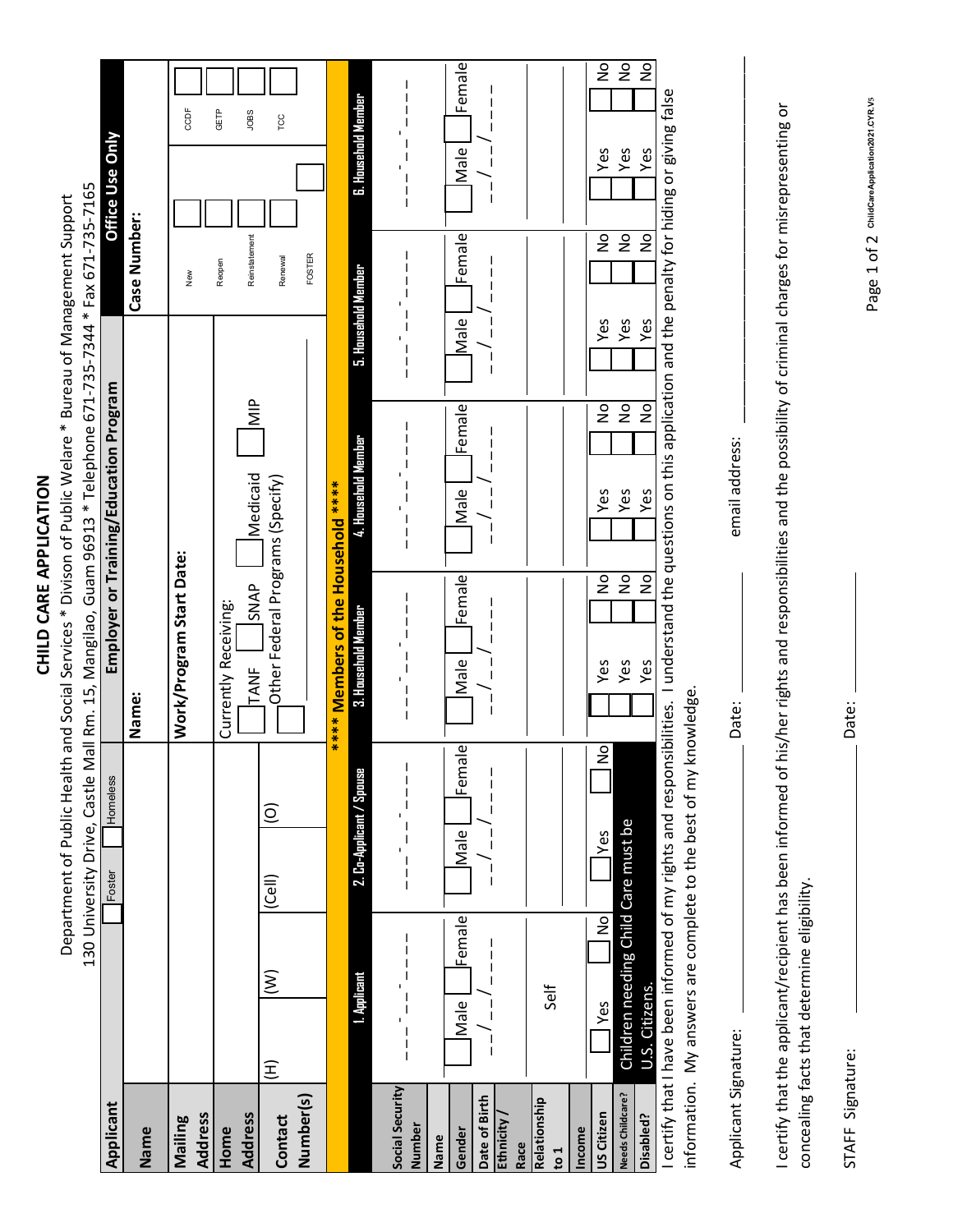### **MY RIGHTS**

I have the right to I have the right to:

\* Discuss any action regarding my case with my worker or his/her supervisor if I am dissatisfied. \* Discuss any action regarding my case with my worker or his/her supervisor if I am dissatisfied.

- \* Be notified at least 15 calendar days in advance before my benefits is discontinued \* Be notified at least 15 calendar days in advance before my benefits is discontinued.
- \* Ask for a fair hearing if I am dissatisfied with any action of the Division of Public Welfare, Department of Public Health and Social Services and to ask \* Ask for a fair hearing if I am dissatisfied with any action of the Division of Public Welfare, Department of Public Health anyone I want to help me get a fair hearing. Any person I choose may represent my case at the hearing anyone I want to help me get a fair hearing. Any person I choose may represent my case at the hearing. Social Services and to ask
- \* Have my records kept confidential. \* Have my records kept confidential.

## **MY RESONSIBILITIES MY RESONSIBILITIES**

I am responsible to report any of the following changes in my household within 10 calendar days from the time I learn of the change: am responsible to report any of the following changes in my household within 10 calendar days from the time I learn of the change:

- \* My new address if I move or change my mailing address. \* My new address if I move or change my mailing address.
- \* Changes in employment, education, or training status \* Changes in employment, education, or training status.
- \* Changes in the cost of child/dependent care or child care arrangement(s)/provider(s) \* Changes in the cost of child/dependent care or child care arrangement(s)/provider(s).
- \* Changes in my household composition. \* Changes in my household composition.

VIOLATION, I WILL BE INELIGIBLE TO PARTICIPATE IN THE PROGRAM FOR ONE YEAR FOR THE FIRST VIOLATION, TWO YEARS FOR THE SECOND VIOLATION, AND PERMANENTLY FOR THIE THIRD VIOLATION AND PERMANENTLY FOR THE THIRD VIOLATION. VIOLATION, I WILL BE INELIGIBLE TO PARTICIPATE IN THE PROGRAM FOR ONE YEAR FOR THE FIRST VIOLATION, TWO YEARS FOR THE SECOND VIOLATION,  $\frac{1}{2}$ IF I DO NOT REPORT, AND I RECEIVE MORE ASSISTANCE THAN I SHOULD HAVE, I MAY HAVE TO PAY BACK TO THE GOVERNIMENT. IF I FAIL TO REPORT ANY I DO NOT REPORT, AND I RECEIVE MORE ASSISTANCE THAN I SHOULD HAVE, I MAY HAVE TO PAY BACK TO THE GOVERNMENT. IF I FAIL TO REPORT ANY THE ABOVE CHANGES ONPURPOSE, THIS IS CONSIDERED FRAUD UNDER STATE AND LOCAL LAWS. IF I AM FOUND GUILTY OF INTENTIONAL PROGRAM

# **MY AUTHORIZATION MY AUTHORIZATION**

- 1. I permit the Department to check any information on this application to verify that I am eligible for assistance. I permit the Department to check any information on this application to verify that I am eligible for assistance
- $\dot{\mathbf{z}}$ 2. I agree to provide the necessary documents (papers) to verify the statements on this application. If documents are not a and member(s) of my household that may be needed to show that we are eligible for help. name of person(s) or organization(s) (such as doctor, employer, State or Federal Agency) whom the Department may contact for information about me I agree to provide the necessary documents (papers) to verify the statements on this application. If documents are not available, I agree to give the name of person(s) or organization(s) (such as doctor, employer, State or Federal Agency) whom the Department may contact for information about me member(s) of my household that may be needed to show that we are eligible for help. vailable, I agree to give the
- $\dot{\mathsf{e}}$ 3. I agree to cooperate with the Department if our case is selected for an audit or Quality Control review. I agree to cooperate with the Department if our case is selected for an audit or Quality Control review

| Co-Applicant Signature: | Applicant Signature: |
|-------------------------|----------------------|
|                         |                      |
| Date:                   | Date:                |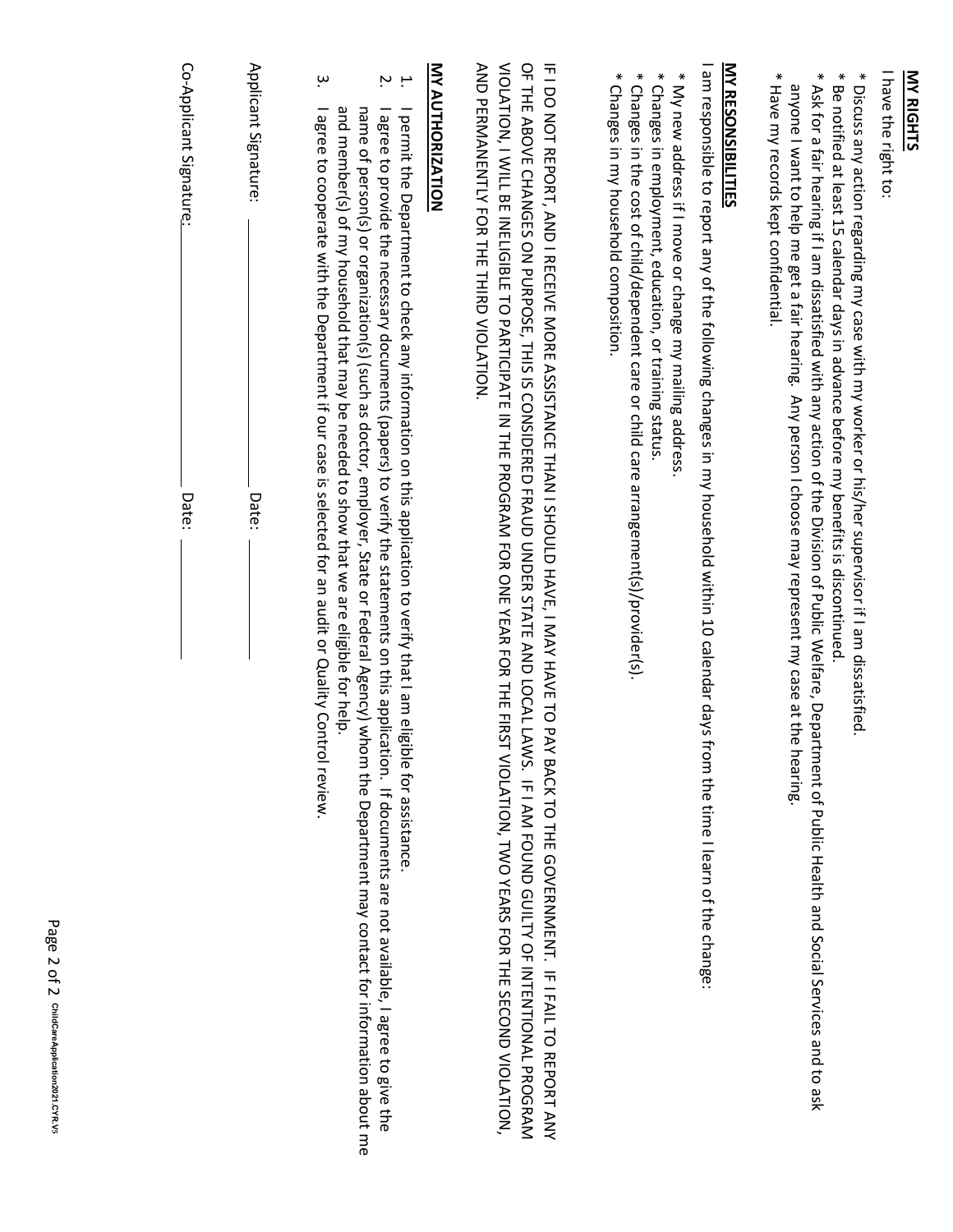#### CHILD CARE PROVIDER DATA FORM

| <b>Case Name:</b>                                                                                 |                                                                  |                    |  | <b>Case/Social Security Number:</b>                     |    |                                           |                                                                  |  |
|---------------------------------------------------------------------------------------------------|------------------------------------------------------------------|--------------------|--|---------------------------------------------------------|----|-------------------------------------------|------------------------------------------------------------------|--|
| CHILD CARE PROVIDER DATA                                                                          |                                                                  |                    |  |                                                         |    |                                           |                                                                  |  |
| <b>Provider Name:</b>                                                                             |                                                                  |                    |  | <b>Social Security Number:</b>                          |    |                                           |                                                                  |  |
| <b>Mailing Address:</b>                                                                           |                                                                  |                    |  | EIN/Tax Payer ID#:                                      |    |                                           |                                                                  |  |
| <b>Residence Address:</b>                                                                         |                                                                  |                    |  | Vendor #:                                               |    | $\blacksquare$ Police<br><b>Clearance</b> | <b>O</b> Criminal Court<br><b>Clearance</b>                      |  |
| Business Address (if other than above): □ GHURA/Section 8                                         |                                                                  |                    |  | Phone $#$ :<br>(H)<br>(Cell/Pager)<br>(W)               |    |                                           |                                                                  |  |
| Other Adult Member(s) in place of business: Indicate name(s) and check if clearances are attached |                                                                  |                    |  |                                                         |    |                                           |                                                                  |  |
|                                                                                                   | □ Police □ Criminal Court                                        |                    |  |                                                         |    |                                           | <b>O</b> Police <b>O</b> Criminal Court                          |  |
|                                                                                                   | $\Box$ Police $\Box$ Criminal Court                              |                    |  |                                                         |    |                                           | □ Police □ Criminal Court                                        |  |
|                                                                                                   | $\Box$ Police $\Box$ Criminal Court<br>□ Police □ Criminal Court |                    |  |                                                         |    |                                           | $\Box$ Police $\Box$ Criminal Court<br>□ Police □ Criminal Court |  |
| Check the appropriate box.                                                                        |                                                                  |                    |  |                                                         |    |                                           |                                                                  |  |
| □ Licensed, Center Based                                                                          |                                                                  |                    |  | □ License-Exempt, Family Day Care: □ Relative           |    |                                           | □ Non-Relative                                                   |  |
| □ Licensed, Family Day Care                                                                       |                                                                  |                    |  | □ License-Exempt, In-home Care:                         |    | $\blacksquare$ Relative                   | □ Non-Relative                                                   |  |
| □ Licensed, Group Day Care                                                                        |                                                                  |                    |  | □ Legally Operating Center-Based                        |    |                                           |                                                                  |  |
|                                                                                                   |                                                                  |                    |  | (Public/Private Schools, Before-/After-School Programs) |    |                                           |                                                                  |  |
|                                                                                                   |                                                                  |                    |  |                                                         |    |                                           |                                                                  |  |
| Total number of children in provider's care, including provider's children:                       |                                                                  |                    |  |                                                         |    |                                           |                                                                  |  |
| CHILD CARE SERVICES                                                                               |                                                                  |                    |  |                                                         |    |                                           |                                                                  |  |
| <b>Effective Date:</b>                                                                            |                                                                  |                    |  |                                                         |    |                                           |                                                                  |  |
|                                                                                                   | <b>REGISTRATION</b>                                              | <b>MONTHLY</b>     |  | <b>WEEKLY</b>                                           |    | <b>DAILY</b>                              | <b>HOURLY</b>                                                    |  |
| <b>CHARGES</b>                                                                                    | <b>FEE</b>                                                       | <b>RATE</b>        |  | <b>RATE</b>                                             |    | <b>RATE</b>                               | <b>RATE</b>                                                      |  |
| <b>Full-time</b>                                                                                  | \$                                                               | \$                 |  | \$                                                      | \$ |                                           | \$                                                               |  |
| Part-time                                                                                         | \$                                                               | \$                 |  | \$                                                      | \$ |                                           | \$                                                               |  |
|                                                                                                   |                                                                  | Check if           |  |                                                         |    |                                           | <b>TOTAL</b>                                                     |  |
|                                                                                                   | CHILD CARE                                                       | <b>SPECIAL</b>     |  | DAYS CHILD                                              |    | TIME CHILD                                | <b>HOURS</b>                                                     |  |
| CHILD'S NAME                                                                                      | COST                                                             | <b>NEEDS Child</b> |  | <b>CARE NEEDED</b>                                      |    | <b>CARE NEEDED</b>                        | <b>MONTHLY</b>                                                   |  |
|                                                                                                   |                                                                  |                    |  |                                                         |    |                                           |                                                                  |  |
|                                                                                                   | \$                                                               |                    |  |                                                         |    |                                           |                                                                  |  |
|                                                                                                   | \$                                                               |                    |  |                                                         |    |                                           |                                                                  |  |
|                                                                                                   | \$                                                               |                    |  |                                                         |    |                                           |                                                                  |  |
|                                                                                                   | \$                                                               |                    |  |                                                         |    |                                           |                                                                  |  |
|                                                                                                   | \$                                                               |                    |  |                                                         |    |                                           |                                                                  |  |
|                                                                                                   | \$                                                               |                    |  |                                                         |    |                                           |                                                                  |  |
|                                                                                                   | \$                                                               |                    |  |                                                         |    |                                           |                                                                  |  |
|                                                                                                   | \$                                                               |                    |  |                                                         |    |                                           |                                                                  |  |
|                                                                                                   | \$                                                               |                    |  |                                                         |    |                                           |                                                                  |  |
|                                                                                                   | \$                                                               |                    |  |                                                         |    |                                           |                                                                  |  |
|                                                                                                   | \$                                                               |                    |  |                                                         |    |                                           |                                                                  |  |
|                                                                                                   | \$                                                               |                    |  |                                                         |    |                                           |                                                                  |  |
|                                                                                                   |                                                                  |                    |  |                                                         |    |                                           |                                                                  |  |

**Applicant's Signature: \_\_\_\_\_\_\_\_\_\_\_\_\_\_\_\_\_\_\_\_\_\_\_\_\_\_\_\_\_\_\_\_\_\_\_\_\_\_\_\_\_ Date: \_\_\_\_\_\_\_\_\_\_\_\_\_\_\_\_\_\_\_\_**

**Provider's Signature: \_\_\_\_\_\_\_\_\_\_\_\_\_\_\_\_\_\_\_\_\_\_\_\_\_\_\_\_\_\_\_\_\_\_\_\_\_\_\_\_\_\_ Date: \_\_\_\_\_\_\_\_\_\_\_\_\_\_\_\_\_\_\_\_**